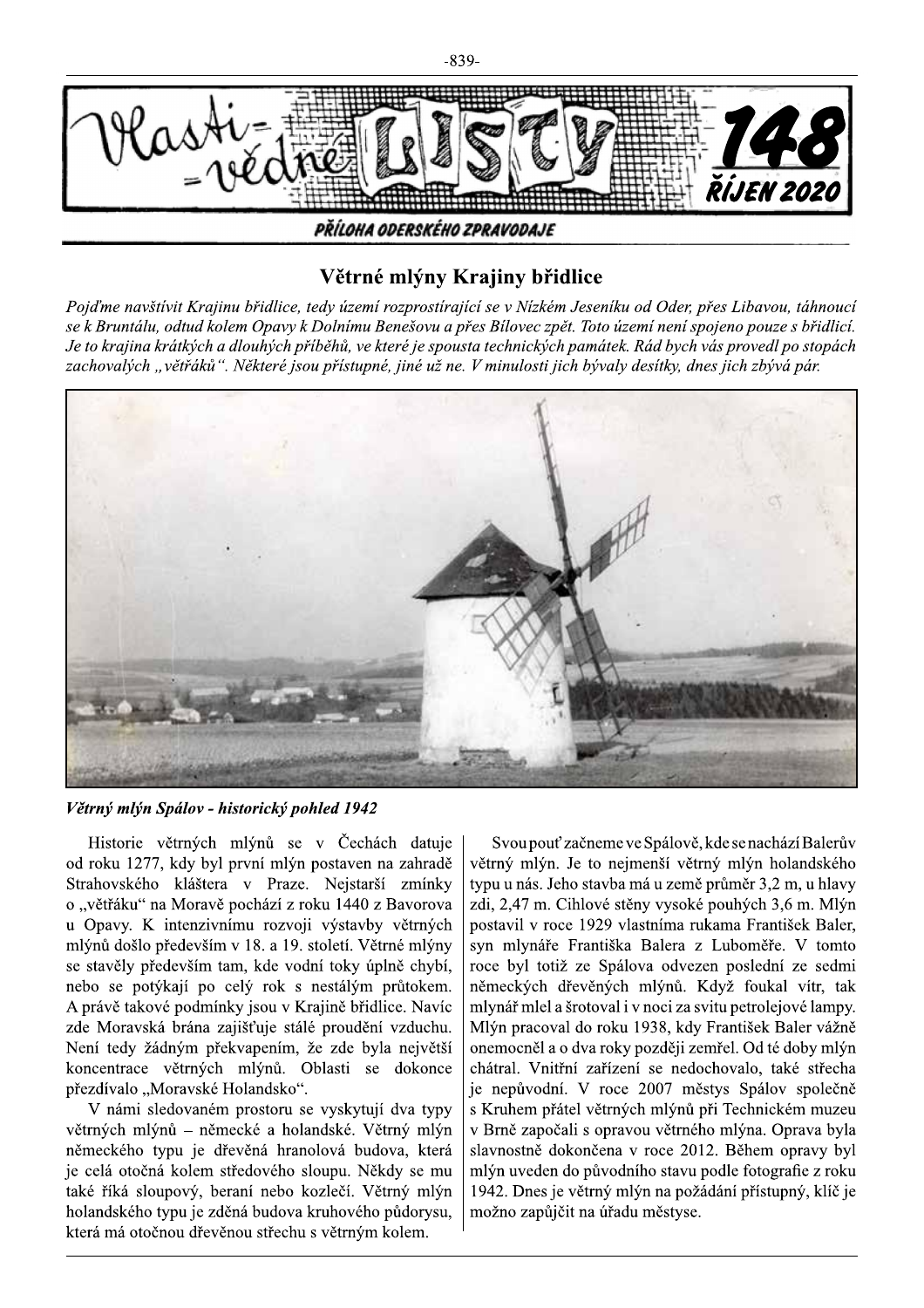

Větrný mlýn Spálov - 1988 (foto Miroslav Sommer)



Větrný mlýn Spálov - 2019 (foto Alena Zemanová)

Nedaleko od Spálova se nachází obec Partutovice, kde stojí Maršálkův mlýn. Ten najdeme nad obcí na místě zvaném Grunderb. Je to dřevěný větrný mlýn německého typu a je nejzachovalejším dřevěným větrným mlýnem u nás. Postaven byl neznámým stavitelem v roce 1837. Na stavbu byly použity díly ze staršího mlýna, o čemž svědčí letopočet 1783 na jednom z nosných trámů. Provoz mlýna je doložen do roku 1875, poté jej už jako značně chátrající roku 1894 koupil krajánek Benedikt Maršálek a mlýn mlel až do zapečetění za II. světové války. První opravou prošel větrný mlýn v letech 1953-1955, druhá rekonstrukce proběhla v roce 1998. Mlýn je sloupový o půdorysu 5,75 x 5,75 m, s výškou 10,6 m. V dvoupatrové budově se dochovalo mlecí složení, převody i větrné lopaty. Mlýnice má pavlač se šalandou. Návětrná strana mlýna je kryta šindelem. Zvláštností tohoto mlýna jsou ručně vyřezávané detaily, které se nachází v interiéru mlýna.

Mlýn je přístupný po dohodě s majiteli. Po prohlídce se můžete osvěžit v kiosku U větrného mlýna, který provozuje dcera majitele. A pokud budete mít štěstí, narazíte i na majitele Muzea jízdních kol, které se nachází ve vedlejší budově. Sbírka kol je opravdu úctyhodná. Některá kola mají i svůj vlastní příběh, jako třeba jízdní kolo spálovského učitele.



Větrný mlýn Partutovice - 1988 (foto Josef Šustek)



Větrný mlýn Partutovice - 2020 (foto Alena Zemanová)



Větrný mlýn Partutovice - 2020 - paleční a cévové kolo (foto autor)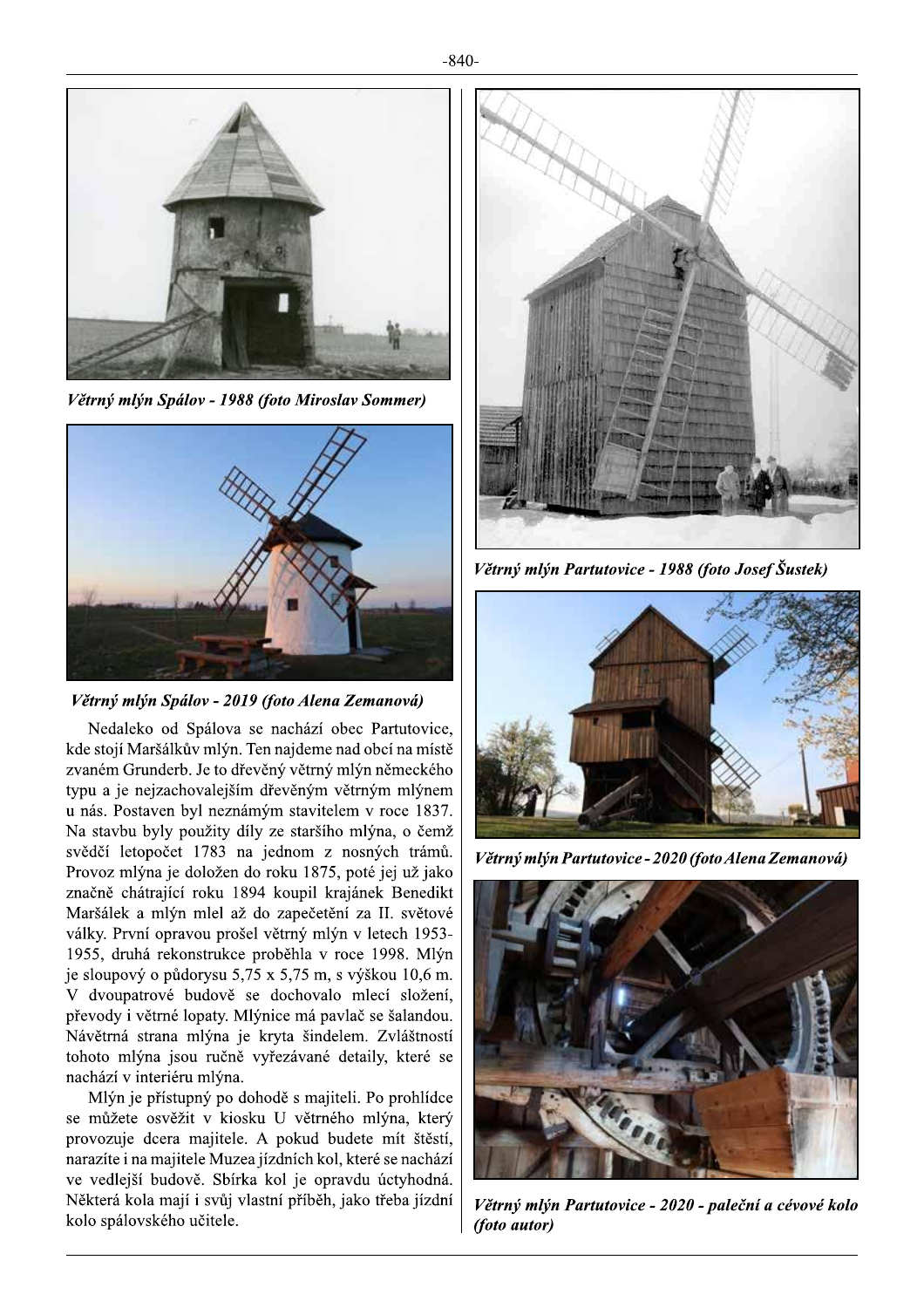Na další cestu se vydáme na protější kopec nad Boňkovem, kde se rozkládá obec Radíkov. Zde se na zahradě statku s č. p. 1 tyčí nenápadná technická památka, a to čerpadlo vody s větrnou turbínou. Nejedná se tedy o klasický větrný mlýn, přesto ho uvádím, protože k pohonu používá sílu větru. Čerpadlo zde stojí od roku 1932 a dodnes je funkční. Jedná se o jediné nepřetržitě fungující vodní čerpadlo na větrný pohon v Česku. V roce 2008 byl poprvé podán návrh na jeho prohlášení za technickou památku, ale k tomu doposud nedošlo. Větrné čerpadlo není veřejnosti přístupné, ale můžete si ho prohlédnout od silnice, od které je vzdáleno asi 50 m. Příhradová konstrukce je 12 m vysoká a v horní



Větrný mlýn Radíkov - 2020 - větrné čerpadlo (foto *autor*)



Prospekt na větrné motory firmy KUNZ

části se nachází větrné kolo s 30 lopatkami. Konstrukci s čerpadlem vyrobila hranická firma Kunz. Toto unikátní větrné kolo, které zkonstruoval sám majitel Antonín Kunz, proslavilo firmu po celém světě. Firma bohatla, a tak si majitel v roce 1897 postavil pseudobarokní vilu vedle své hranické továrny. V letech 1907-1908 si pak dal postavit nové sídlo, které napodobovalo středověký hrad. Tuto zajímavou stavbu, která firmu značně zadlužila, si můžete prohlédnout cestou z Radíkova do Hrabůvky. Hrad Kunzov, jak se také stavbě říká, je od roku 2007 kulturní památkou. Leta chátral, ale v současné době jej nový majitel opravuje na rekreační středisko.

Naše další cesta povede na sever do obce Město Libavá, která dala název vojenskému újezdu rozprostírajícímu se na ploše 235 km a zabírajícímu tak velkou část Krajiny břidlice. Zde na východním okraji obce stojí Seidlerův mlýn. Je to druhý mlýn holandského typu nacházející se v Krajině břidlice, první zpráva o fungování mlýna je z roku 1875. Jak dlouho mlýn fungoval, nevíme. V roce 1955 konstatoval památkový úřad, že je mlýn zchátralý a vyžaduje opravu. V roce 1990 byl zpřístupněn vojenský prostor, v té době byla už z mlýna ruina. Libavský mlýn zůstal jako poslední z původních 24 mlýnů, které se nacházely ve vojenském prostoru. Všechny zbývající bohužel zničila sovětská armáda. V roce 1994 se mlýn stal kulturní památkou, poté ho v roce 1996 opravila správa vojenského újezdu. Uvnitř je malá expozice věnovaná mlynářství. Mlýn je dnes přístupný na požádání a stará se o něj Okrašlovací spolek Lubavia. Je krásně zrekonstruovaný, střecha je z břidlice. Škoda jen, že se



Město Libavá - 2014 - expozice ve mlýně (foto autor)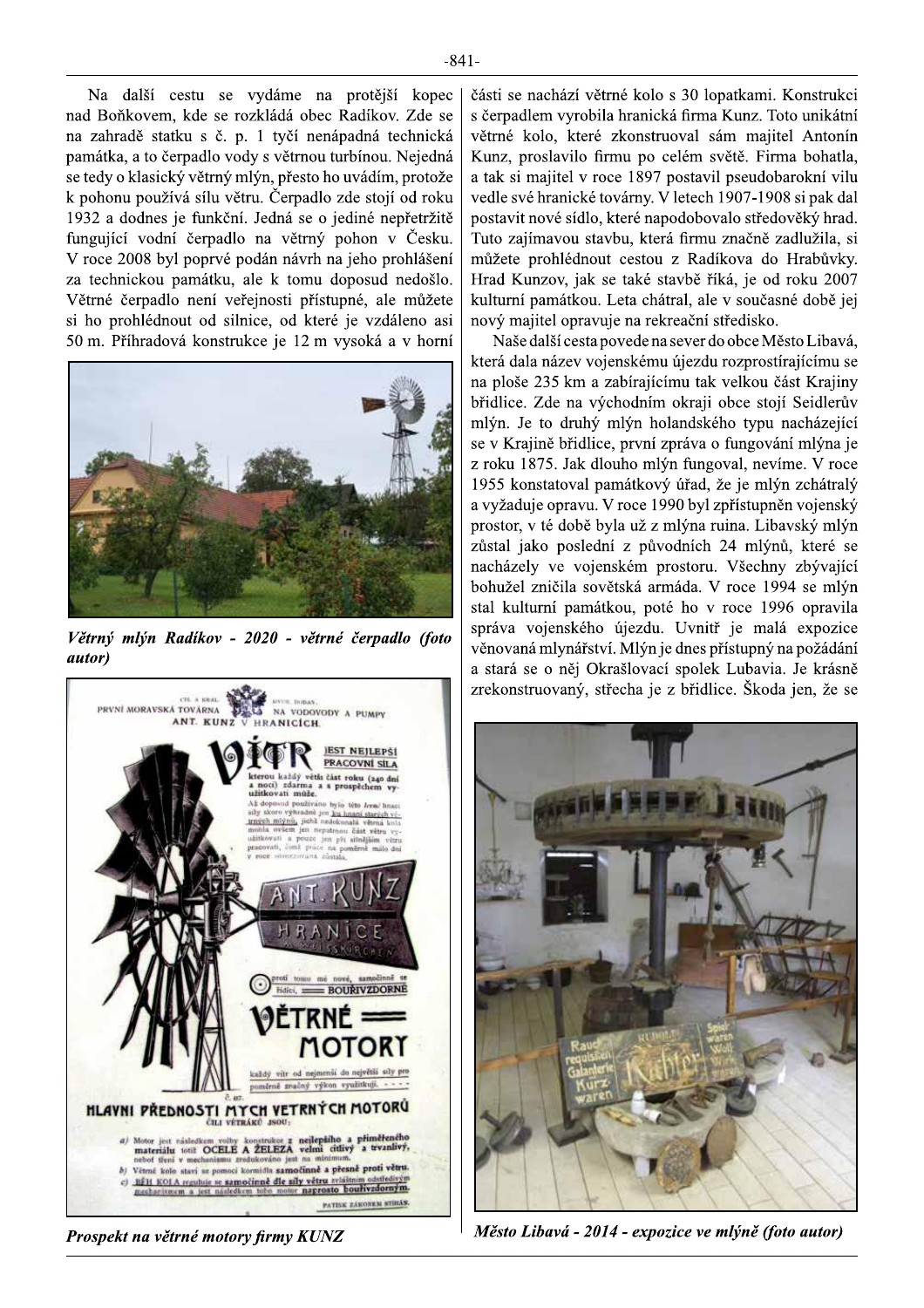při výrobě větrných lopat nepřihlédlo k historickým fotografiím. Při pohledu na ně totiž zjistíte, že původní lopaty byly mnohem větší a větrný mlýn byl při opravě "okraden".



Město Libavá, historická pohlednice, cca 1935



Město Libavá - větrný mlýn na konci 80. let

Nyní bude naše pouť za větrnými mlýny pokračovat dále na sever. Vedle Horního Benešova se nachází malá obec Horní Životice s místní částí Františkov. Zde stojí další z dřevěných větrných mlýnů německého typu. Původně zde bývaly větrné mlýny čtyři, tento poslední dochovaný pochází z roku 1840. Další informace o mlýnu se ztratily společně s odsunem německého obyvatelstva po druhé světové válce. Víme jen, že mlýn naposledy mlel v roce 1945. Na fotografiích z roku 1958 je mlýn ještě v dobrém stavu a má všechny čtvři lopaty. V roce 1964 označil památkový úřad stav mlýna za chatrný, a to platí i dnes. Nynější majitel získal objekt v restituci v roce 2000 a částečně ho opravil. Mlýn dostal novou šindelovou střechu, podlahu v prvním patře a také vstupní dveře včetně venkovního schodiště. Má půdorys 6,2x5,9 m a je vysoký 12 m. Momentálně nemá větrné



Horní Životice - 1934 (archiv Slezského zemského  $muzea$ 



Horní Životice - historické foto

lopaty, uvnitř se dochovaly mlýnské kameny dvou mlecích složení. Stojí uprostřed zahrady a pro veřejnost je nepřístupný. Zahrada postupně zarůstá náletovými dřevinami, takže dnes už nelze mlýn ani zahlédnout.

Nejsevernější větrný mlýn v Krajině břidlice najdeme, když se vydáme do obce Lichnov, která leží severně od Horního Benešova. První zmínky



Lichnov2020 - mlýn v krajině (foto Alena Zemanová)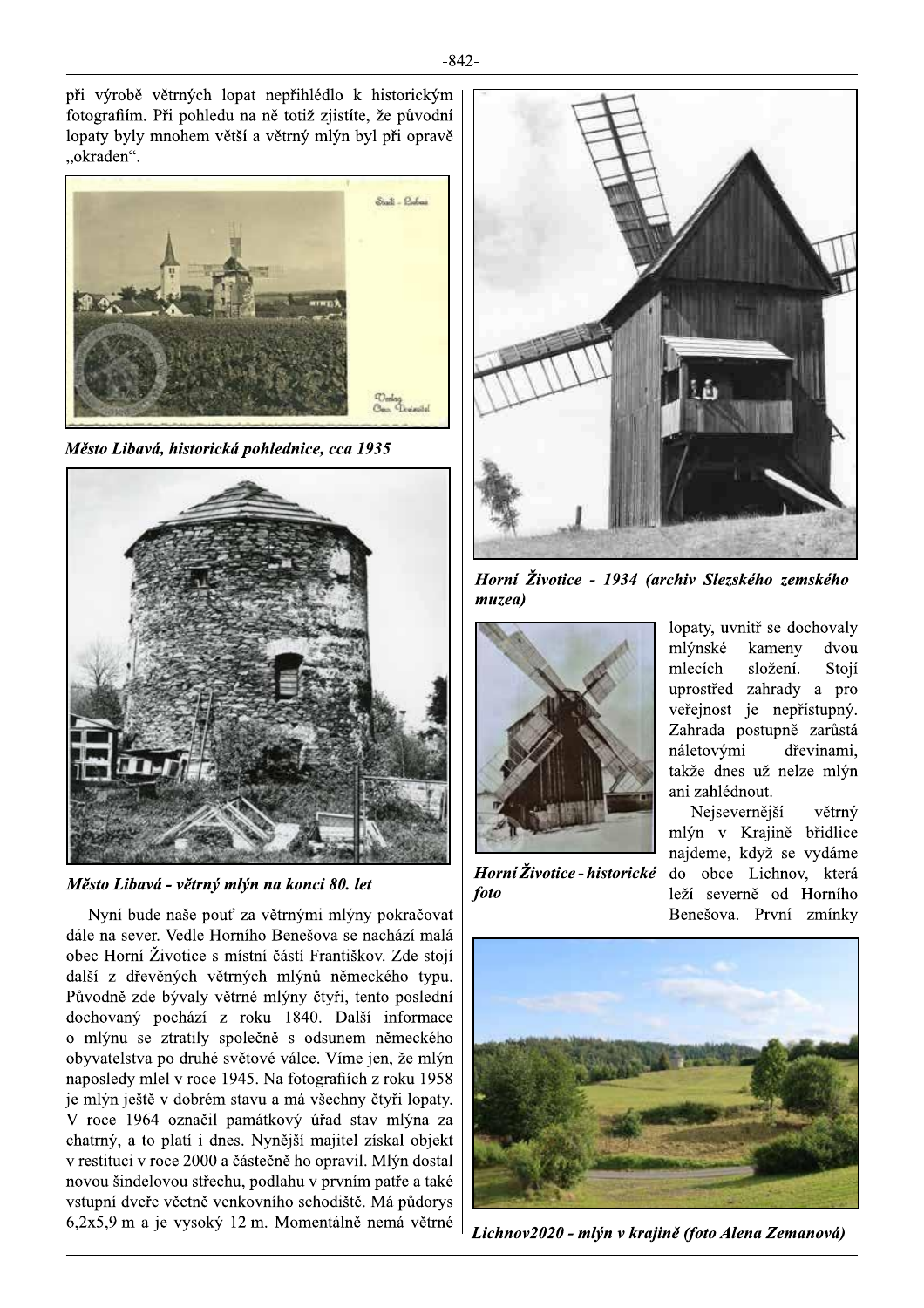o mlýnu jsou z roku 1736, což by znamenalo, že se jedná o nejstarší zachovalý objekt mlýna na Moravě. O jeho historii toho moc nevíme, neboť stejně jako u předchozího mlýna se historická paměť vytratila s původním obyvatelstvem. Traduje se, že po válce mlýn vypálili dosídlenci z vnitrozemí. V roce 1958 byl podán návrh na zrušení památkové ochrany. Smutným faktem je, že do dnešních dnů se z objektu mlýna zachovalo pouze obvodové zdivo se střechou, ovšem ta není původní. Z vnitřního vybavení se nedochovalo nic. Objekt má průměr 10 m a výšku 12 m. Současný majitel v roce 1995 opravil omítky a také střechu, kterou dnes zdobí břidlice. Mlýn je nepřístupný a slouží k rekreaci.



Lichnov (webové stránky obce)



Lichnov 2020 (foto Alena Zemanová)

Nyní se vydáme zpátky na jihovýchod, po cestě přes Svobodné Heřmanice. Než přijedeme do obce Hlavnice, potkáme hned u silnice Raabův mlýn. Ten je německého typu a byl postaven Ignatzem Kuhnem v roce 1810 v obci Sosnová. Na současné místo byl převezen v roce 1840. Od roku 1879 zde stály mlýny dva, ten druhý, Grossův mlýn, byl u vedlejšího stavení. Ovšem 1. srpna 1960 během bouřky vyhořel a hasičům se ho kvůli nedostatku vody nepodařilo zachránit. Raabův mlýn měl větší štěstí. Po válce byl přidělen Vincenci Jaroňovi na základě Benešova dekretu. Mlýn několik let mlel, ale v roce 1963 byl předán neudržovaný zpátky státu. V roce 1974 proběhla rekonstrukce téměř zříceného objektu a od té doby byla stavba nevyužitá. Od roku 1986 se o pustnoucí mlýn začala zajímat organizace Českého svazu ochránců přírody. Mladí lidé v rámci akce Brontosaurus zde odvedli do roku 1992 obrovský kus práce. Položili základy ke skanzenu slezské lidové architektury. Opravili stodolu a plánovali zde zřídit výstavní prostory. Ke mlýnu přivezli tři špýchary a vybudovali expozici větrného mlynářství na Opavsku. Jejich snahy bohužel přerušily restituční spory. Od té doby objekty opět chátrají.

Mlýn má půdorys 5,7x6,2 m a výšku 11,4 m, střecha i návětrná strana jsou pokryty šindelem. Mlýn se dnes nedá otáčet, což je důsledek rekonstrukce ze sedmdesátých let. Vnitřní vybavení se dochovalo, ovšem dnes už není funkční. Původně zde byla dvě mlecí složení. Dnes je objekt, který je od roku 1958 kulturní památkou, nepřístupný, můžeme si ho prohlédnout pouze od silnice. Mlýn má poškozené větrné lopaty. Vedle mlýna je uchován základový kříž a palečné kolo z Radkova, obce mezi Podhradím a Melčí. Bohužel se na mlýnu i okolních stavbách dosti podepsal zub času.



Hlavnice kolem roku 1952 (zdroj povetrnik.cz)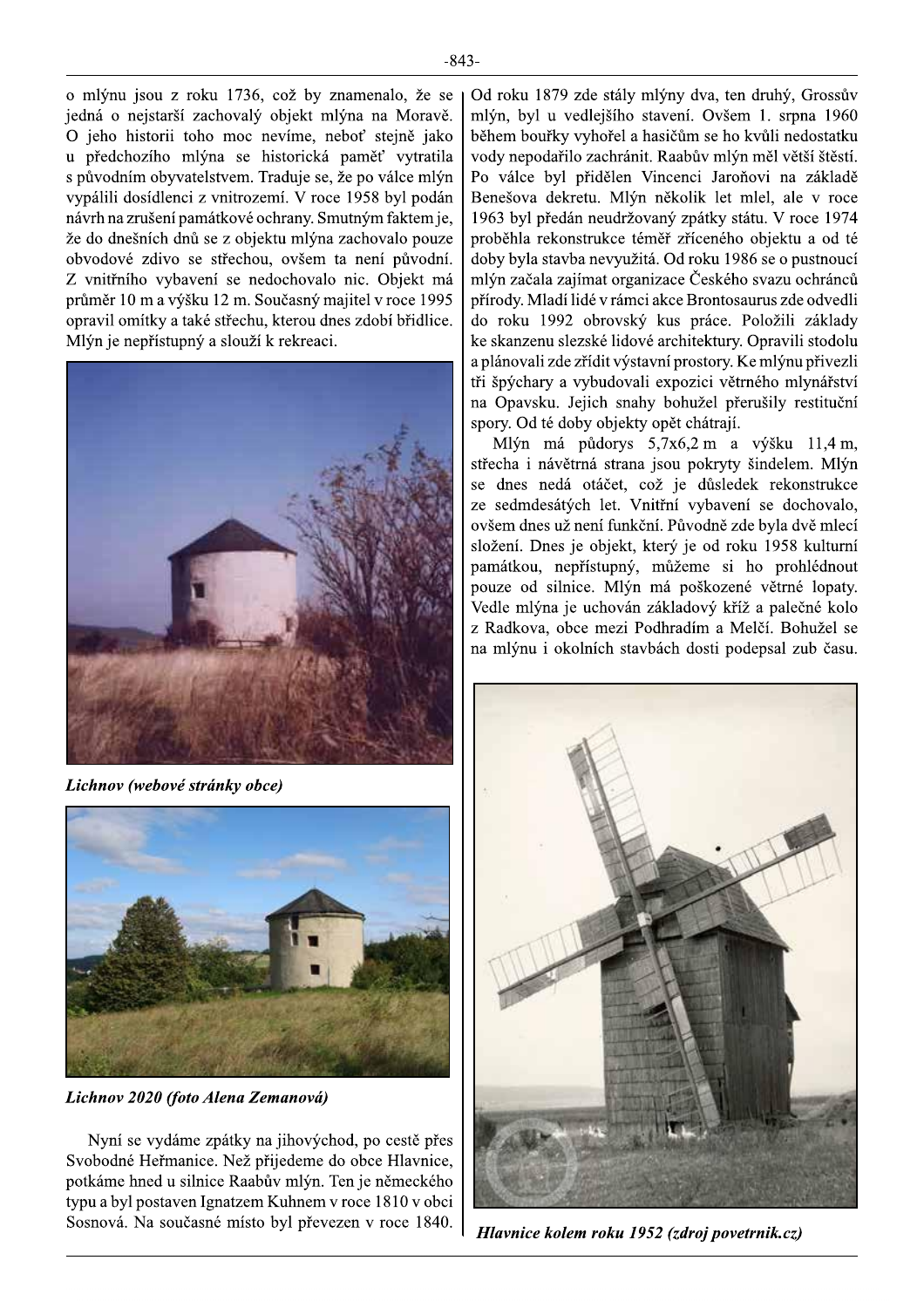Uvnitř se propadla podlaha a mlýnské kameny dnes leží na zemi. Špýchary jsou hnilobou natolik poškozené, že jim hrozí zřícení.



Hlavnice 2020 (foto Alena Zemanová)



Hlavnice 2020 zbytky mlýna z Radkova (foto Alena Zemanová)

Další cesta nám nebude trvat dlouho, pouze pár kilometrů do Lichnova, místní části Choltice. Zdejší dřevěný větrný mlýn německého typu byl postaven Augustinem Foltynem v roce 1833 v nedalekém Sádku. Na současné místo byl převezen Františkem Romfeldem roku 1878. Mlýn pracoval až do druhé světové války, během té mlel tajně a po válce šrotoval až do roku 1954. Od té doby stavba chátrala. V roce 1958 se mlýnu ujala památková péče a provedla nejnutnější opravy. Celkové rekonstrukce se mlýn dočkal v roce 1969, od té doby se o něj staral Ludvík Pavelek. Ten dělal průvodce a také zde připravil malou expozici sekernického nářadí a dobových potřeb pro hospodářství. V roce 1994 byl mlýn prodán zpět původnímu majiteli, panu Konrádu Romfeldovi. Ten vlastnil mlýn až do roku 2019, kdy jej prodal obci. Dnes je mlýn přístupný veřejnosti a je součástí Technotrasy. Půdorys má 5,9x6,5 m a je vysoký 12.3 m. Střecha a návětrná strana jsou kryty šindelem. Větrné kolo má průměr 17,3 m a je tak největším v Česku. Vnitřní vybavení s jedním mlecím složením se dochovalo kompletní a je v původním stavu.

Naše cesta po větrných mlýnech se přesune na východ, téměř až k Bílovci. Zde v katastru obce Stará Ves, na hranici s katastrem obce Braviné, mezi lokalitami



Choltice 2019 (foto autor)



Choltice - polednice povodí Hvozdnice

Dolní Nový Dvůr a Horní Nový Dvůr stojí Rosův větrný mlýn. Mlýn byl postaven před rokem 1880, protože je zakreslen už na mapě 3. vojenského mapování. Podle Václava Buriana byl postaven v roce 1830. Ovšem místní kronikář pan Kuchta tvrdí, že sem byl tento mlýn převezen z Leskovce v roce 1910. Každopádně to je poslední mlýn německého typu v oblasti Bílovecka, kde v roce 1890 stálo 52 větrných mlýnů. Posledním majitelem byl Filotens Rosa, který mlel a šrotoval až do roku 1942. Mlýn je zachovalý včetně dvou mlecích složení. Uvnitř se dochovala loupačka, moučnice s hranolovým vysévačem i kapsový výtah na melivo. V dnešní době už mlýn není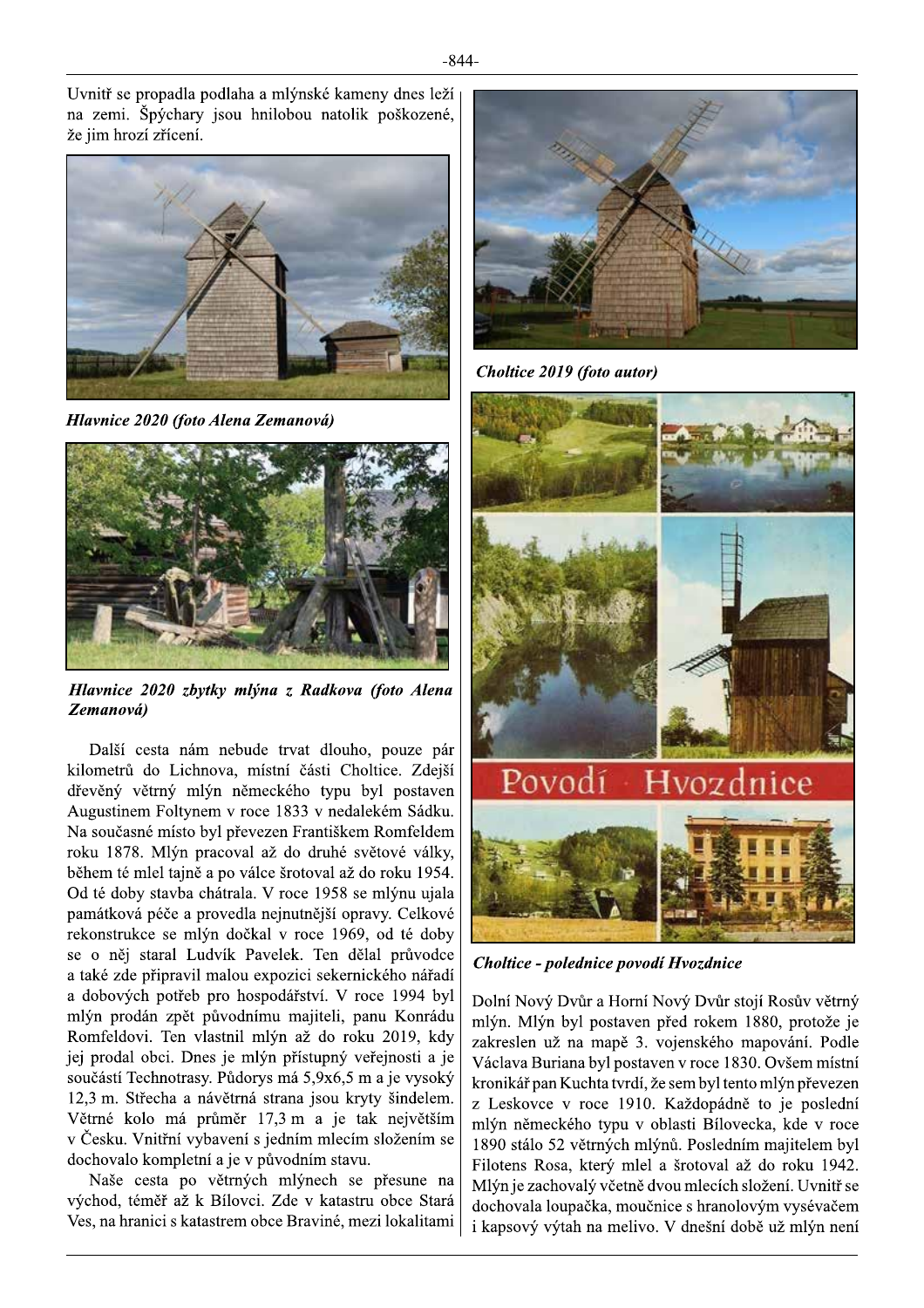otočný a nemá ani tzv. ocas, který sloužil k otáčení. První renovace proběhla v roce 1965, druhá pak v letech 2000-2001. Mlýn je přístupný a o průvodcovskou službu se starají zaměs-tnanci Turistického informačního centra v Bílovci.



Stará Ves kolem roku 1950 (foto Fráňa Šustek)



Stará Ves 2019 - mlecí složení a převody (foto Alena Zemanová)

Poslední zastáv-ka nás zavede k nej-východnějšímu mlýnu Krajiny břidlice. Ten se nachází v obci Zbyslavice, kousek od Klimkovic. Zděný mlýn holandského typu byl postaven v roce 1869 na místě, kde předtím již přes sto let stával mlýn dřevěný. Postavili jej Johann Beier a Carl Ulrich, jehož rod vlastnil budovu až do roku 1937. Po odsunu majitele získal mlýn do vlastnictví stát. Od té doby pustnul. V roce 1950 památkáři souhlasili s tím, že pokud se neseženou peníze na opravu, může být mlýn odstraněn. Naštěstí se tak nestalo. V roce 1971 koupil objekt pan Hladík z Ostravy, který se pustil do jeho rekonstrukce. V roce 1975 dokončil střechu a vnitřek objektu upravil pro bydlení. Okolo mlýna

zřídil zahradnictví. Původně nainstaloval i větrné kolo, ale poté, co jednu lopatu ulomil vítr, ho zase odstranil. V roce 2010 byl mlýn na prodej a koupil ho architekt David Kotek. Ten kolem něj začal stavět nové budovy pokryté šindelem. V březnu 2017 jedna budova u mlýna vyhořela. Hasiči naštěstí včas zasáhli a mlýn zůstal v pořádku. Dnes je objekt nepřístupný.



Zbyslavice 1911 (zdroj povetrnik.cz)



Požár u mlýna u Zbyslavic 2017 (zdroj mapy.cz)



Zbyslavice 2020 (foto autor)

Tím naše putování končí. Ovšem nekončí využívání větrné energie. Dnes se můžeme v krajině setkat s větrnými elektrárnami. Nejsou to romantické stavby jako v minulosti, trčí do výšek několika desítek metrů a stávají se tak nepřehlédnutelnými dominantami. Někdy tvoří celé větrné parky, jako třeba na Veselském kopci, u Potštátu nebo na Červeném kopci u Guntramovic. Také se můžeme setkat s menšími soukromými větrníky, z nichž nejbližší je na Pohoři u silnice vedoucí k rozhledně.

> Historicko-vlastivědný spolek v Odrách Jakub Zeman